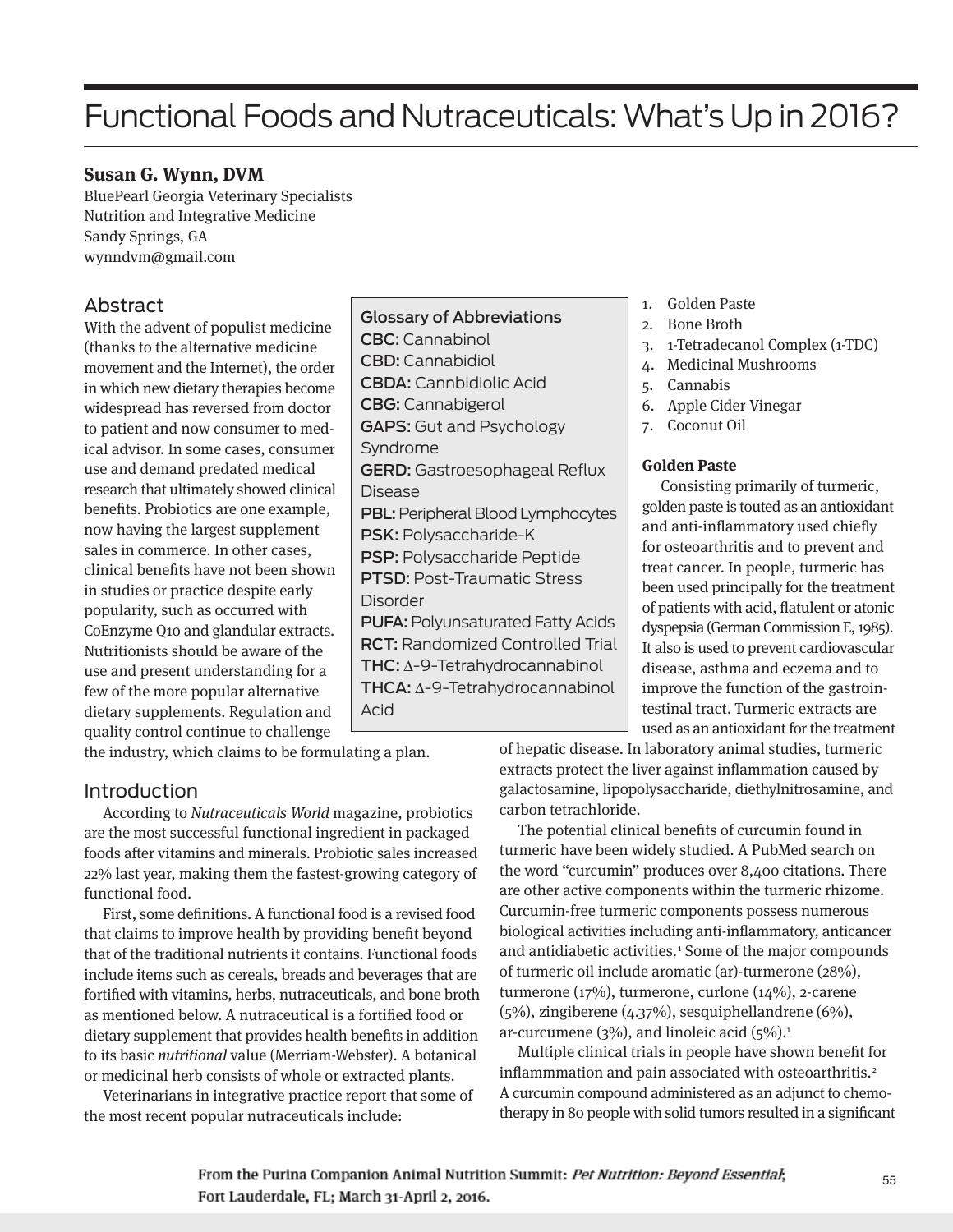improvement in quality of life and suppressed systemic inflammation.3 Curcumin supplementation decreased proteinuria in patients with diabetic and lupus-associated nephritis.4,5 Curcumin has low oral bioavailability, and most recent trials make use of lipid-enhanced forms of the compound to increase absorption. However, turmeric and curcumin may undergo metabolism that increases bioavailability of active compounds.<sup>6</sup>

Possible adverse effects of turmeric have been published, but reports of actual toxicity have been rare. It isn't recommended for use during pregnancy as it may stimulate uterine contractions. Other potential (but undocumented) adverse effects include:

- Gallbladder Problems: Traditionally known as a cholagogue, tumeric should not be used if bile duct obstruction is suspected or possible.
- Surgical Patients: Turmeric may have anticoagulant activity, so caution is advised in people who will undergo surgery.
- Diabetes: Curcumin may decrease blood glucose, so interactions with diet changes, insulin and hypoglycemic drugs should be kept in mind.
- Gastroesophageal Reflux Disease (GERD): Turmeric causes gastric upset in some people, so it is said to be contraindicated in people with GERD.
- Hormone Sensitive Tumors: Curcumin may have estrogenic activity, thus there is some caution not to use it in patients with hormone-sensitive tumors. Other authors suggest a possible benefit.
- Fertility Treatments: Turmeric is said to be contraindicated in people undergoing fertility treatments, so it may lower testosterone levels and decrease sperm motility.
- Iron Absorption Problems: Turmeric, in large amounts, may inhibit iron absorption.

Golden paste is often recommended for dogs with osteoarthritis, cancer and chronic inflammatory conditions. The usual recipe for golden paste consists of  $\frac{1}{2}$  cup powdered turmeric, 1 cup water,  $\frac{1}{4}$  cup coconut oil, and 1  $\frac{1}{2}$  teaspoon black pepper, gently heated. The usual dose for dogs is  $\frac{1}{4}$  teaspoon to 1 tablespoon, divided daily.

In people, the dose of curcumin used in published studies is as high as 6 grams per day. The published dose of turmeric for dogs and cats is:

- Curcumin: canine, 50-250mg TID; feline, 50-100mg QD
- Dried herb: 50-600mg/kg, divided daily (optimally, TID) (to maximum palatability tolerance)

## **Bone Broth**

Bone broth is an increasingly popular component of the paleo diet and has recently been recommended as a treatment for gut and psychology syndrome (GAPS) including autism, ADHD, depression, and schizophrenia.7 Advocates claim (as reported on the "Today" show) that bone broth contains "vitamins and minerals from the broken-down bones

that have powerful healing properties, and can help to alleviate joint and gut pain, boost your immune system (http://www. today.com/food/i-tried-bone-broth-week-here-s-what-happened -t75226), brighten skin, and even make your hair shiny."8

There is no single recipe for "healing" bone broth. Cooking may vary from 5 to 24 hours, which will change the nutrient profile. Minerals reach their maximum concentration within 1 to 2 hours, but nitrogen loss is linear over about 7 hours.<sup>8</sup>

Simmering leads to loss of nitrogen and potassium from bones to the water. Loss of iron, calcium and magnesium were greater from soaking in cold water. Inclusion of vegetables, when cooked, increased nitrogen, potassium, iron, calcium, and magnesium in the final product. Other minerals found in the broth are phosphorus, copper, sodium, and chloride. Additional components of bone broth include gelatin and fat. No tyrosine, tryptophan or sulfur were found in the broth.

Although bone broth may provide a bioavailable source of minerals and nitrogen, whether this provides benefit to pets eating complete and balanced diets is questionable.

#### Toxicity:

Lead

Bone broth made by boiling chicken carcass contained  $7 - 9.5 \,\mathrm{\mu g/L}$  of lead, as compared with that of tap water at 0.89  $\mu$ g/L.<sup>9</sup>

Hypercalcemia:

A single case report<sup>10</sup> described a cricket player who drank 1 to 2 liters of bone broth at least 3 days/week for 6 months before developing hypercalcemia. No vitamin D-containing supplements were being taken, and other causes of hypercalcemia were ruled out. The authors presumed that excess vitamin D was coming from bone marrow, as vitamin D is stored in fat; however, no analysis of the patient's soup preparations was reported.<sup>10</sup>

# **1-TDC**

The company that produces 1-TDC (1-tetradecanol complex) claims that "1-TDC® Dual Action is a new generation of fatty acid oils with a different molecular structure and properties that are far superior to traditional essential oils."

1-TDC (novel monounsaturated fatty acid mixture, also known as myristyl alcohol and tetradecyl alcohol) is taking the agility world by storm. These fatty acids have been proposed to reduce inflammation via reduced LTB4, IL1, expression of proteoglycan-degrading enzymes, and adhesion molecule expression. The cited references are for a human clinical trial using topical "cetylated fatty acid cream."11-14 and the supporting trial in dogs is unpublished and poorly reported.

## **Medicinal Mushrooms**

Medicinal mushrooms are fungi that have a significant role in traditional Oriental medicine systems, and over 100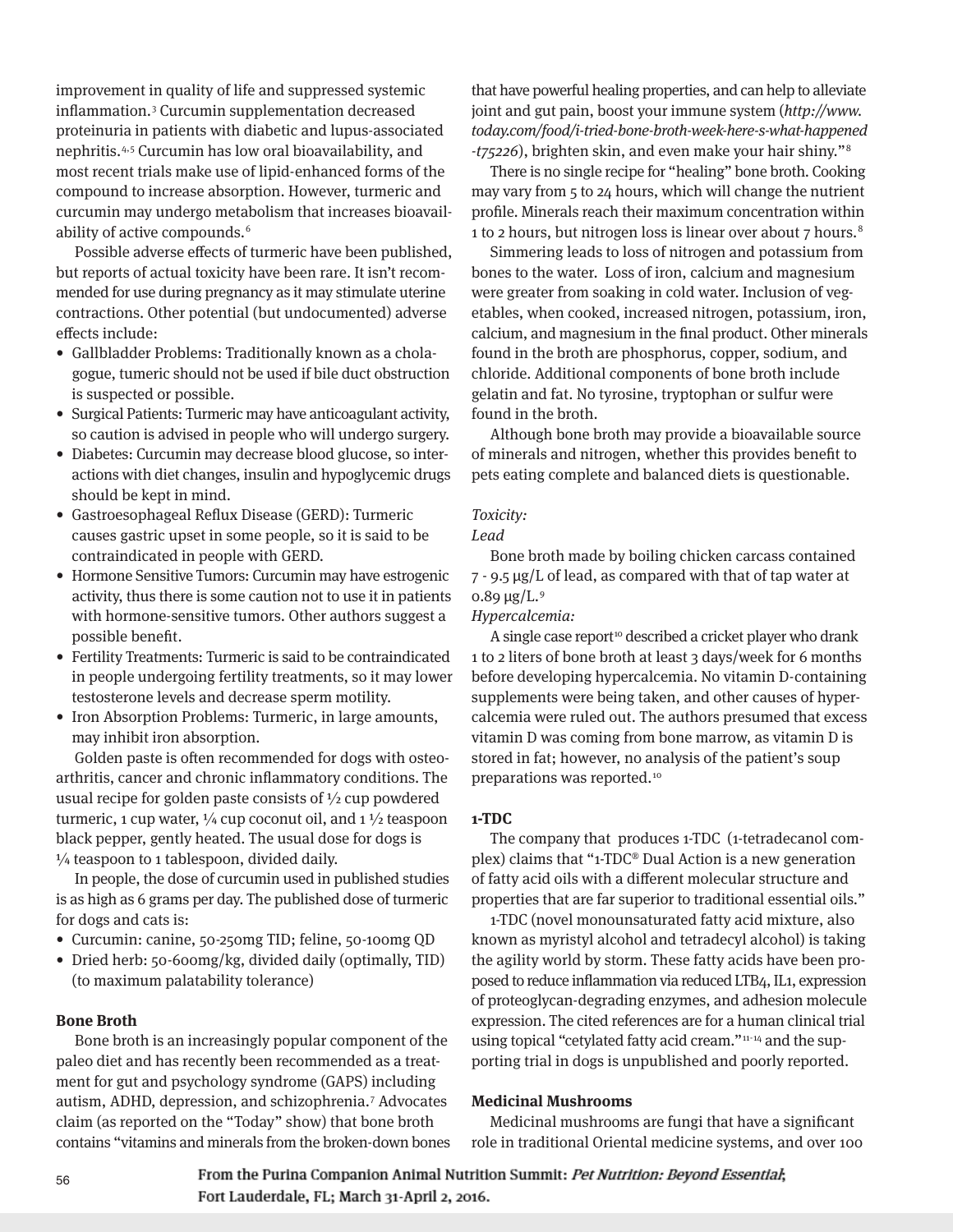species are found in modern Chinese pharmacopeias. Their use dates back at least to Neolithic times. Fungi are members of neither the plant nor animal kingdoms, and there are an estimated 3 to 5 million species and only a fraction of these have been described. At the current rate of discovery (1,200) new species per year), it will take more than 4,000 years to describe the world's fungal diversity. Fungi have served as a source of compounds such as penicillin, statins, mycophenolate, cyclosporine, and avermectin. There have been over 400 clinical trials and more than 50,000 scientific papers on medicinal mushrooms and their influence on various diseases.

Mushrooms contain relatively high concentrations of carbohydrate, fiber and protein (19 to 35%), including all amino acids essential to humans.15 The most well-characterized active constituents are polysaccharides, especially β-glucans, which have been shown to activate immune cells and cytokine responses. Human clinical trials have shown that these polysaccharides also attack malignant cells.

Heteropolysaccharides are more complex molecules and have also been shown to exhibit immunomodulatory, antinociceptive and anti-inflammatory activity. Mushrooms also produce pharmacologically active proteins, such as lectins (carbohydrate-binding proteins) that exhibit antiproliferative, proapoptotic and cytotoxic effects. Terpenoids are another active class, with Ganoderma lucidum alone containing approximately 150 different triterpenes with different biological activities.<sup>16</sup>

Bioactive components of mushrooms:

- Lectins
- Terpenoids • Ergosterols
- Phenolics
- Volatile Organic Compounds
- Polyphenolics

• Polysaccharides

Mushrooms and their extracts are used as adjuncts to chemotherapy and radiation in Russia, Japan, Korea, and China. However, the use of whole herbs and complex extracts is difficult to reconcile with medical research and pharmaceutical therapy in the West. Although some research has focused on small molecular weight compounds, the larger polysaccharides cannot be synthesized, limiting large-scale production of any compounds identified as successful therapies.

| Proposed Activities of Medicinal Mushrooms |                   |
|--------------------------------------------|-------------------|
| Anti-Tumor                                 | Anti-Inflammatory |
| Immunodulation                             | Detoxification    |
| Antioxidant                                | Hepatoprotective  |
| Cardiovascular                             | Antidiabetic      |
| Anti-Hypercholesterolemic                  | Herbicidal        |
| Antiviral, Antiphytoviral                  | Nematocidal       |
| Antibacterial                              | Anti-Allergic     |
| Antiparasitic                              | Antinociceptive   |
| Antifungal                                 |                   |
|                                            |                   |

The best-studied medicinal uses for mushrooms include:

- Prevention and treatment of immune deficiency/immunosuppression
- Support of patients undergoing radiation and chemotherapy
- Cancer (prevention of oncogenesis, direct anti-tumor activity, metastasis)
- Bloodborne viral infections, especially hepatitis B, C, D
- HIV, HSV, EBV
- Chronic gastritis
- Gastric ulcers due to Helicobacter pylori
- Dementia and Alzheimer's disease

Human clinical trials testing β-d-glucans alone and linked with proteins have shown immunopotentiating activity. Species showing cancer inhibitory effects include shiitake (Lentinus edodes), maitake (Grifola frondosa), Reishi (Ganoderma lucidum), Turkeytail (Trametes versicolor), Cordyceps (Cordyceps sinensis), Royal Sun Agaricus (Agaricus brasiliensis), Tremella (Tremella mesenterica), and others. Some of the β-glucans shown to have anti-cancer activity include Krestin PSK (polysaccharide-K) and PSP (polysaccharide peptide as in I'm Yunity™) from Trametes versicolor, lentinan from shiitake mushrooms, and D fraction from maitake mushrooms.

Most human clinical trials are small and originate from Asian countries. Two meta-analyses, one covering eight randomized control trials (RCTs) including 8,009 human patients and the other analyzing 650 people with gastric cancer, indicated improved survival when mushroom extracts (lentinan from shiitake or PSK from Trametes versicolor) were used as adjunct therapies. A Cochrane review examined 257 trials involving Ganoderma lucidum extract, five of which were high quality enough to evaluate 373 patients, mostly with lung cancer, finding quality of life improvements along with enhanced lymphocyte proliferation when patients were treated with the mushroom in addition to conventional therapies.17 The following mushroom compounds have passed Phase I, II and III clinical trials: schizophyllan, lentinan, polysaccharide K, and Grifon D.

Mushrooms are said to have both immune-stimulant and anti-inflammatory effects. This apparent contraindication likely stems from the usual discrepancies between in vitro and in vivo studies. In vitro studies indicate increased production of proinflammatory cytokines because the cells are affected by all substances in the mushroom extracts and in particular the high molecular weight β-glucans. In human and other in vivo studies, lower molecular weight substances are readily absorbed and account for systemic anti-inflammatory effects.<sup>18</sup> The most prominent group of anti-inflammatory compounds are the terpenoids, but activity also has been documented from peptides, steroids, and aromatic and phenolic compounds.

As of this writing, the PSK (polysaccharide-K) extract of turkey tail (Trametes versicolor) has undergone more human clinical trials than other compounds. Cancer patients were found to have increased survival, decreased recurrences,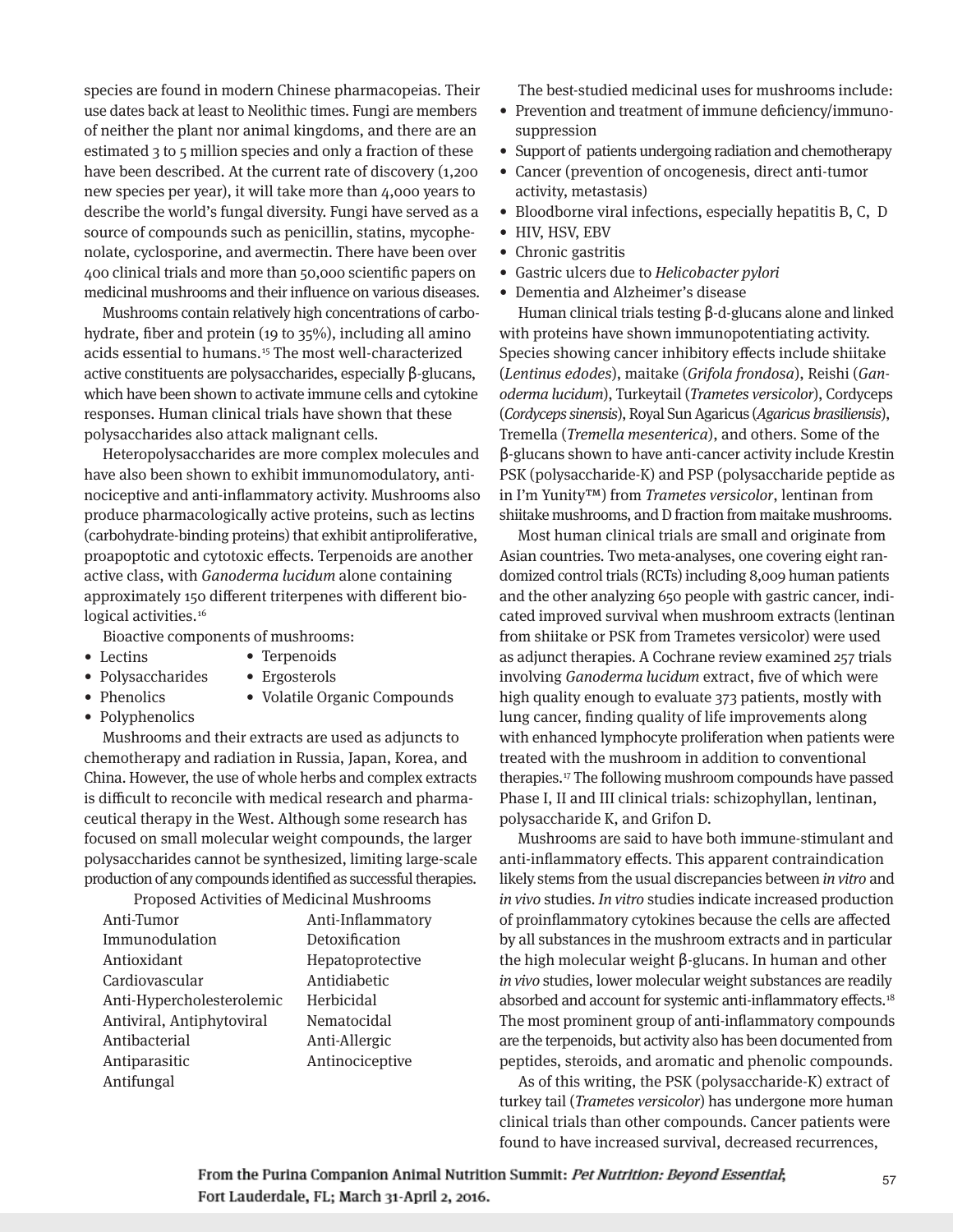increased disease-free intervals, increased peripheral NK cell activity, increased PBL (peripheral blood lymphocytes) cyto toxicity, IgG, IgM, increased body fat, and decreased patient withdrawal due to disease progression.<sup>19</sup> I'm Yunity<sup>™</sup> is a PSP extract of turkey tail that was found to potentially increase survival in dogs with naturally occurring hemangiosarcoma.<sup>20</sup>

Mushroom supplements appear to be safe; severe side effects have rarely been reported from case reports or clinical trials. Shiitake dermatitis, however, is a recognized allergic reaction that occurs rarely.

Uncertainties in medicinal mushroom use include:

- 1. There are so many species of mushroom that it is critical to confirm that a supplier is using the correct one.
- 2. Unknown dosing questions as there only are confirmed doses for simple extracts, such as lentinan. There is research showing that high doses lead to immunosuppression.
- 3. Natural variations exist in bioactive content.
- 4. Lack of consistent production standards results in many not being cultivable in practical or profitable amounts.

#### **Cannabis**

Findings in archeological sites suggest that cannabis was in use — even cultivated — for 10,000 years. Neolithic people used the plant for fiber, food, medicine, and ritual. Hemp and marijuana are two cultivars of the species Cannabis sativa L. Hemp is nonpsychotropic and contains primarily cannabidiol (CBD), and marijuana is psychotropic and contains higher levels of ∂-9-tetrahydrocannabinol (THC). Both cultivars are comprised of many strains with varying phytochemical profiles.

Cannabis contains more than 480 unique compounds, including 85 cannabinoids in addition to terpenoids and noncannabinoid phenols. Cannabinoids are a group of 21-carbon-containing terpenophenolic compounds (http:// www.cancer.gov/Common/PopUps/popDefinition.aspx?id=4 22394&version=Patient&language=English). THC is the most important psychotropic compound, and CBD has no psychoactive properties. Recently, other plant species have been found to contain phytocannabinoids including those in the flax (Linaceae) and daisy (Asteraceae) families.<sup>21</sup>

The endocannabinoid anandamide (from the Sanskrit for "bliss") was discovered in 1992 as a natural cannabinoid receptor agonist, and the endocannabinoid system subsequently was described. Anandamide has similar effects as THC. At least five endogenous endocannabinoids have been described, which function in memory, balance, neuroprotection, and immune function. The endocannabinoid system is a complex lipid-signaling network that modulates nervous system activity, and its effects can be summarized as "relax, eat, sleep, forget, and protect."

The endocannabinoid system is present in all vertebrate systems and is, therefore, thought to have existed for over 500 million years, evolving along with the plants that produce cannabinoids. THC binds cannabinoid receptors, and

CBD is an indirect agonist and modulator of THC activity, inhibiting CYP3A,<sup>11</sup> which would otherwise metabolize THC to much more potent psychoactive compounds.

Endocannabinoids are synthesized by postsynaptic neurons and apparently influence presynaptic neurotransmitter release. There are thought to be 13 or more cannabinoid receptors.21 Anandamide and THC bind the CB1 receptor that is the most abundant G protein-coupled receptor expressed in the human brain. CB1 receptors are found in the brain, myocardium, adipose tissue, vascular endothelium, GI and reproductive tracts, and sympathetic nerve terminals, and are located in highest concentrations near synapses of neurons that release GABA. CB1 receptors stimulate the dopaminergic reward pathway, which motivates eating and substance abuse. They are thought to be related to central and peripheral regulation of food intake, fat accumulation, and lipid and glucose metabolism.

CB2 receptors are found in peripheral macrophages, lymphocytes, natural killer cells, and microglia in multiple areas of the immune and peripheral nervous systems. CB2 receptors are upregulated in the early stages of inflammation in the CNS and peripheral tissues. Other CB receptors are distributed among different cell and tissue types. These receptors are bound by endogenous cannabinoids, plant cannabinoids and synthetic cannabinoids.

Endocannabinoids are long-chain polyunsaturated fatty acids (PUFA) formed from cell membrane omega-6 (n-6) fatty acids with varying degrees of selectivity for cannabinoid receptors. They affect appetite and impair cognition, time perception and short-term memory; they also lead to discoordination, sleepiness and enhanced body awareness. Endocannabinoids affect glucose and lipid metabolism along with fat accumulation and are thought to have a role in insulin resistance and metabolic syndrome.

The main role for endocannabinoids is cell signaling, and as neurotransmitters, they are unique in that they are lipids and hydrophobic. This confers local paracrine (cell-cell) and autocrine (same-cell) activity as opposed to systemic activity. These cannabinoids are formed on demand, have a short half-life, and are not stored. Nonreceptor dependent actions are mediated through many pathways and receptors, including COX-2 and LOX cascades; PPAR, 5-HT1A and 2A, benzodiazepine, glycine alpha1, and alpha1 beta receptors; and TRP channel activation and calcium modulation.

# Potential Clinical Uses for Cannabis<sup>23</sup> Cancer

Preclinical studies suggest that phytocannabinoids have anticancer properties. CB1 and CB2 receptors have been identified in many tumor types, and malignant tissues tend to express higher numbers of cannabinoid receptors than nonmalignant tissues. Studies suggest that cannabinoid binding of these receptors can lead to cancer cell death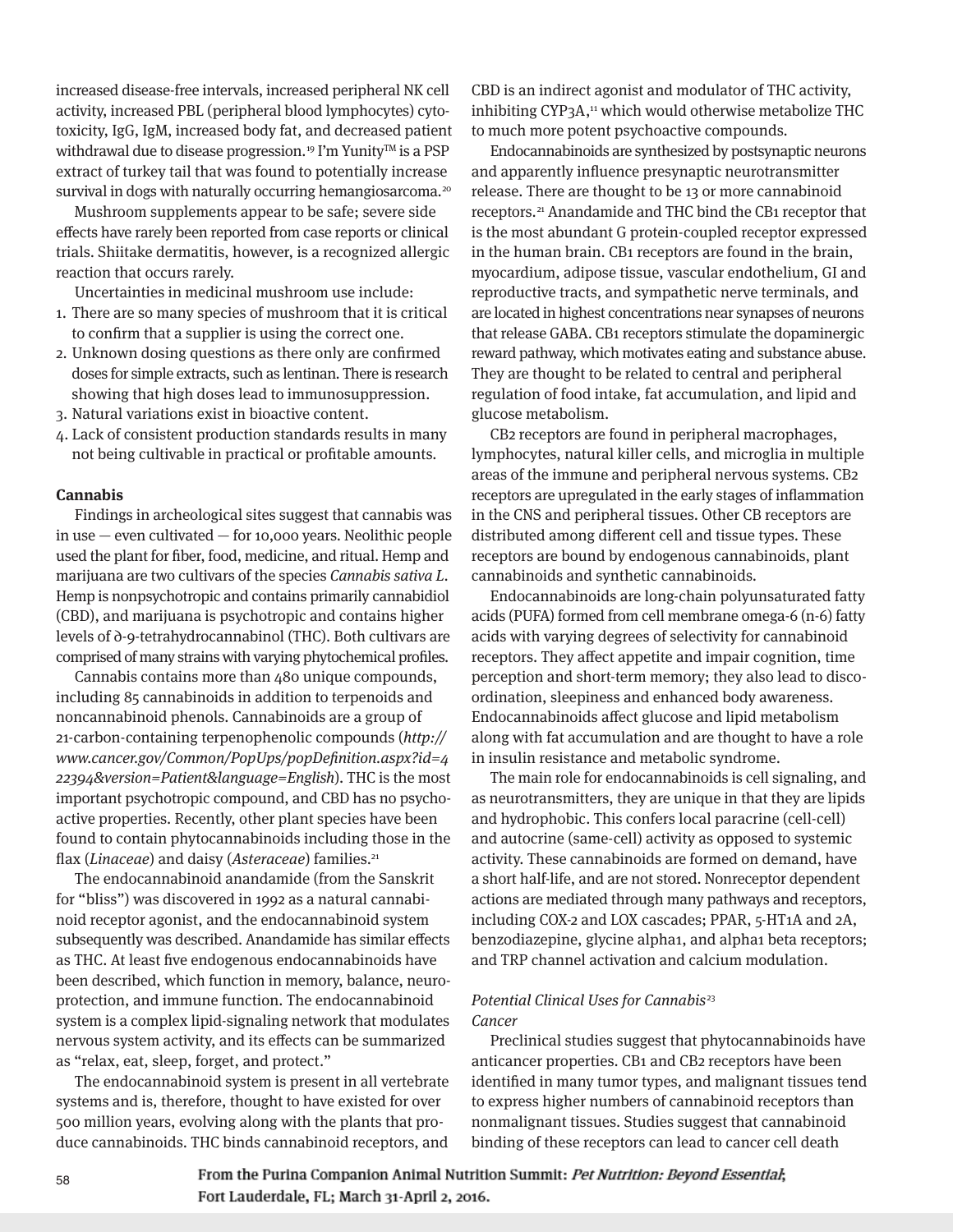| Major and Minor Cannabinoids <sup>21,22</sup> |                                                                                                                                                                                                                                                                                         |
|-----------------------------------------------|-----------------------------------------------------------------------------------------------------------------------------------------------------------------------------------------------------------------------------------------------------------------------------------------|
| $\Delta$ -9-Tetrahydrocannabinol<br>(THE)     | Euphoriant, analgesic, anti-inflammatory, antiemetic, antioxidant, bronchodilator,<br>improves symptoms of Alzheimer's disease and duodenal ulcers, muscle relaxant,<br>antipruritic, and is a cholagogue.                                                                              |
| Δ-9-tetrahydrocannabinolic Acid<br>(THCA)     | Predominant cannabinoid in psychoactive strains of cannabis. THCA is nonpsycho-<br>tropic until activated by smoking or cooking at a temperatures greater than 245<br>degrees F, having medicinal benefits distinct from THC.                                                           |
| $\Delta$ -9 Tetrahydrocannabivarin            | Anti-inflammatory, anticonvulsant, analgesic, antioxidant, neuroprotective<br>(Parkinson's disease model), improves insulin sensitivity, and glucose tolerance.                                                                                                                         |
| $\Delta$ -8 Tetrahydrocannabinol              | Less psychotropic than THC, stimulates appetite.                                                                                                                                                                                                                                        |
| Δ-8 Terachydrolcannabinolic Acid              | Not well studied.                                                                                                                                                                                                                                                                       |
| Tetrahydrocannabivarin (THCV)                 | Euphoriant, analgesic.                                                                                                                                                                                                                                                                  |
| Cannabinol (CBC)                              | Sedative, antibiotic, anticonvulsant, anti-inflammatory.                                                                                                                                                                                                                                |
| Cannabidiol (CBD)                             | Antianxiety, anticonvulsant, antipsychotic, antispasmodic, may be useful in the<br>treatment of Parkinson's, Huntingdon's and Alzheimer's diseases, multiple sclerosis<br>and addiction, and has demonstrated efficacy against methicillin-resistant Staphy-<br>lococcus aureus (MRSA). |
| Cannbidiolic Acid (CBDA)                      | Antibiotic.                                                                                                                                                                                                                                                                             |
| Cannabichromene (CBC)                         | Antibiotic, antifungal, anti-inflammatory, analgesic, antidepressant, and anan-<br>damide reuptake inhibitor.                                                                                                                                                                           |
| Cannabigerol (CBG)                            | Antibiotic, antifungal, GABA uptake inhibitor, antidepressant, analgesic, and anti-<br>inflammatory.                                                                                                                                                                                    |
| Cannabigerolic Acid (CBGA)                    | Antibiotic.                                                                                                                                                                                                                                                                             |
| Cannabidivarin(CBDV)                          | Anticonvulsant.                                                                                                                                                                                                                                                                         |
| Cannabinol (CBN)                              | Possible degradation product of THC or CBD, CBN is a sedative, useful activity against<br>MRSA and reduces scaling in psoriasis.                                                                                                                                                        |

| <b>Synthetic Cannabinoids</b>      |                                                                                                                                                                              |
|------------------------------------|------------------------------------------------------------------------------------------------------------------------------------------------------------------------------|
| Sativex (Nabixomols)               | Combination of natural THC and CBD extracts in a mouth spray, relieves spasticity<br>of multiple sclerosis, approved in the U.K.                                             |
| Marinol, Dronabinol                | Synthetic THC used for nausea and vomiting in cancer patients, stimulates ap-<br>petite and eases neuropathic pain.                                                          |
| Nabilone, Cesamet                  | Synthetic THC used for nausea and vomiting in cancer patients.                                                                                                               |
| Dexanabinol                        | Synthetic nonpsychotropic that blocks NMDA receptors and COX2-mediated<br>cytokines and is neuroprotective (TBI).                                                            |
| CT-3 (Ajulemic Acid)               | Synthetic, more potent analogue of THC used for neuropathic pain and spasticity.                                                                                             |
| Cannabinor (formerly PRS-211, 375) | Synthetic CB2 agonist for neuropathic and chronic pain, anti-inflammatory.                                                                                                   |
| <b>HU308</b>                       | Synthetic that binds CB2 for hypertension and is an anti-inflammatory.                                                                                                       |
| <b>HU331</b>                       | Synthetic that binds CB1, CB2 and has non-CB receptor-mediated effects for treatment<br>of weight and appetite loss, analgesia, neurodegenerative disease, and inflammation. |
| Rimonabant/Acomplia                | Synthetic that blocks endocannabinoid activity in the brain and suppresses appetite.                                                                                         |
| Taranabant/MK-0364                 | Blocks CBI, suppresses appetite.                                                                                                                                             |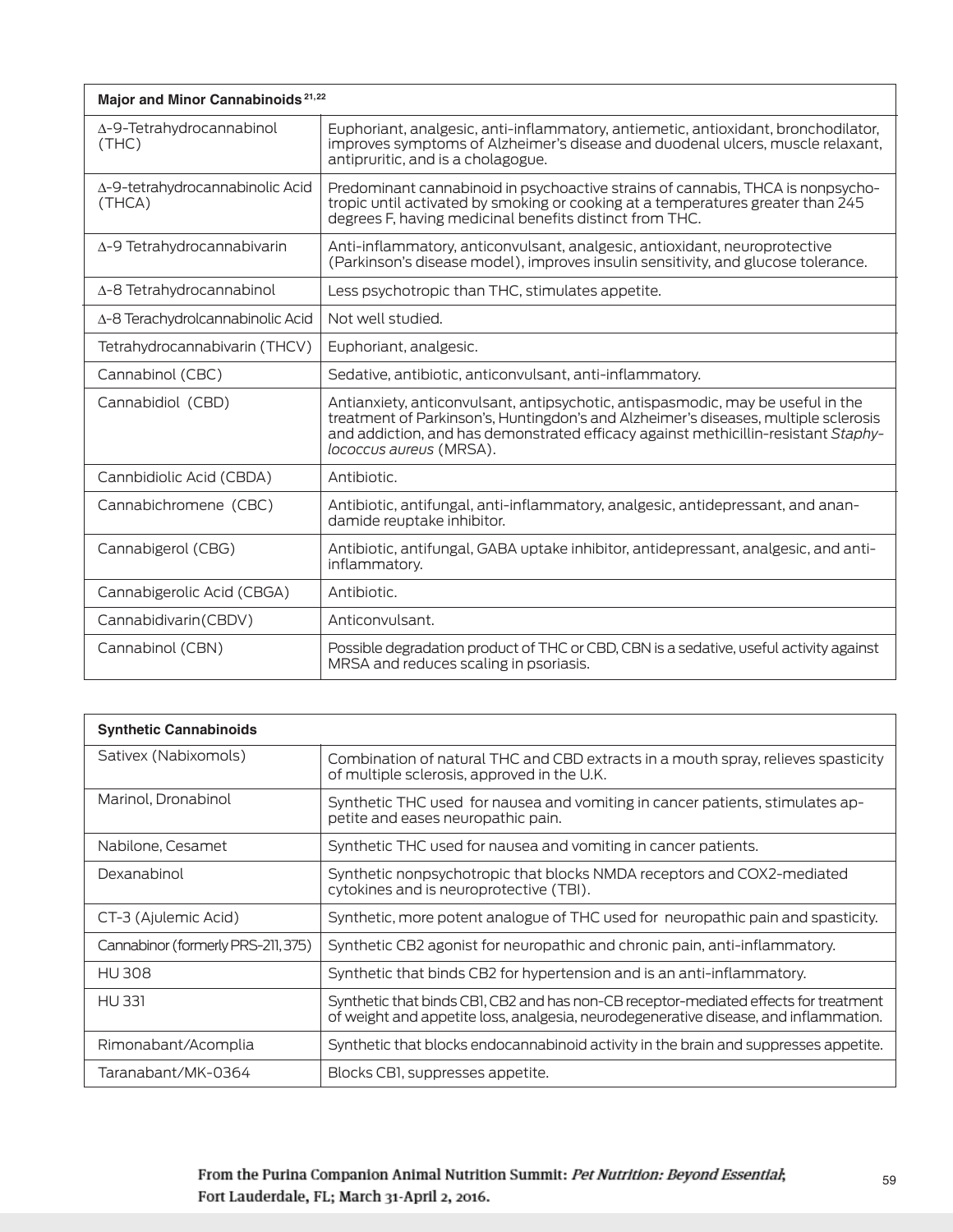through various cell-signaling pathways, triggering apoptosis, inducing differentiation, and inhibiting angiogenesis and tumor cell invasion.

Nausea and Vomiting

Synthetic cannabinoids are approved for the use of vomiting and nausea in which conventional antiemetics have not been effective. In a review of 1,366 patients, cannabinoids were found to be more effective than the conventional antiemetics prochlorperazine (http://www.cancer.gov/Common/ PopUps/popDefinition.aspx?id=45232&version=Patient&lan guage=English,) metoclopramide (http://www.cancer.gov/ Common/PopUps/popDefinition.aspx?id=45225&version= Patient&language=English), chlorpromazine, thiethylperazine (http://www.cancer.gov/Common/PopUps/popDefinition.aspx ?id=467870&version=Patient&language=English), haloperidol (http://www.cancer.gov/Common/PopUps/popDefinition.asp x?id=476306&version=Patient&language=English), domperi done, and alizapride. However, cannabinoids were not more effective for those receiving very low or very high dose emetogenic (http://www.cancer.gov/Common/PopUps/popDefinition.asp x?id=454776&version=Patient&language=English) chemotherapy. Analgesia

Cannabinoids are effective in the control of both acute and chronic pain by modulating nociceptive signals in the central and peripheral nervous systems. Only CB1 agonists exert analgesic (http://www.cancer.gov/Common/PopUps/ popDefinition.aspx?id=45590&version=Patient&language= English) activity in the CNS. Both CB1 and CB2 agonists have analgesic activity in peripheral tissue. The effects of CBD may be primarily anti-inflammatory and appear at least partially to involve a T-cell suppressive effect. Appetite

Of particular interest to nutritionists is the effect of cannabis on appetite. Cannabinoids appear to affect appetitive and consumatory behavior. The endocannabinoid system is involved in both the homoeostatic (sensing of deficient energy balance and gastrointestinal load) and hedonic (sensing of the salience and the motivational value of nutrients) aspects of food intake. Cannabinoid-induced hyperphagia has been clearly linked to CB1 receptor activation. In addition, cannabinoid effects may have some interaction with opioid and serotonergic systems. THC-induced hyperphagia, for instance, can be attenuated by the administration of naloxone. Orexigenic effects of CB1 agonists and inhibitors of degradation are exerted by CB1-mediated stimulatory and inhibitory effects on hypothalamic orexigenic and anorectic neuropeptides, respectively. Orexigenic effects are also facilitated by dopamine release and by regulating the activity of sensory and vagal fibers in brainstem-duodenum neural connections. CB1 receptors in the brain are under the control of leptin, ghrelin and glucocorticoids in the hypothalamus, under the dopamine in the limbic forebrain, and under the cholecystokinin and ghrelin in the brain stem.<sup>24</sup> Farrimond et al.<sup>25</sup> have also shown that non-∆-9-THC cannabinoids lead to increased food intake in rats.

THC has been investigated for appetite stimulation in people with advanced cancer and HIV. In one small trial, Dronabinol administration led to improved food intake. Patients reported that food tasted better, and the proportion of calories (http://www.cancer.gov/Common/PopUps/ popDefinition.aspx?id=44651&version=Patient&language= English) consumed as protein (http://www.cancer.gov/Common/ PopUps/popDefinition.aspx?id=46092&version=Patient& language=English) was greater than in the placebo recipients. The results of older trials showed that cannabis led to increased food intake as snacks, particularly of fatty and sweet foods.

#### Inflammatory Bowel Disease (IBD)

THC and CBD have potentially beneficial effects at the level of the gut. Activation of CB2 receptors has significant anti-inflammatory effects, and CB1 receptors prevent overstimulation of intestinal motility. THC may help reduce intestinal permeability, and the expected antiemetic, analgesic and psychotropic effects may also benefit IBD patients.<sup>26</sup>

Proposed Clinical Uses for Cannabis

- Anorexia THC
- Nausea THC, CBD (not responsive to 5-HT3 antagonists, Dronabinol, Nabilone)
- Pain, Inflammation CBD, THC
- Appetite Suppression THCV, synthetic CB1 antagonists
- Epilepsy/Seizure Disorders Primarily CBD, THCV
- Anxiolytic CBD
- Neuroprotetction CBD
- Antiemetic CBD
- DM (Diabetes Mellitus) CBD
- Inflammatory Bowel Disease CBD, THC
- Bone Formation
- Glaucoma
- Cancer THC, CBD
- Antimicrobial CBD, CBG

In contrast to how we use most drugs, cannabis users take advantage of plant complexity and synergism by using the whole plant rather than single compounds (called the entourage effect). Approximately 40% of the cannabinoid content of cannabis is CBD, which binds CB2 receptors preferentially as well as 5HT1A receptors. Other terpenoids (of which there are over 200 in the plant) further modulate the effect of THC and CBD. In people, a THC:CBD ratio of 1:1 is usually suggested for both pain relief and appetite stimulation. For extreme pain, a ratio of 3:1 is preferred. Low THC strains are used most often for conditions such as post-traumatic stress disorder (PTSD) and dementia. Dosing

In people, oral availability is low (6 to 20%), and absorption via inhalation is higher. Anecdotal data suggests that CBDs may be administered to dogs at dose ranges from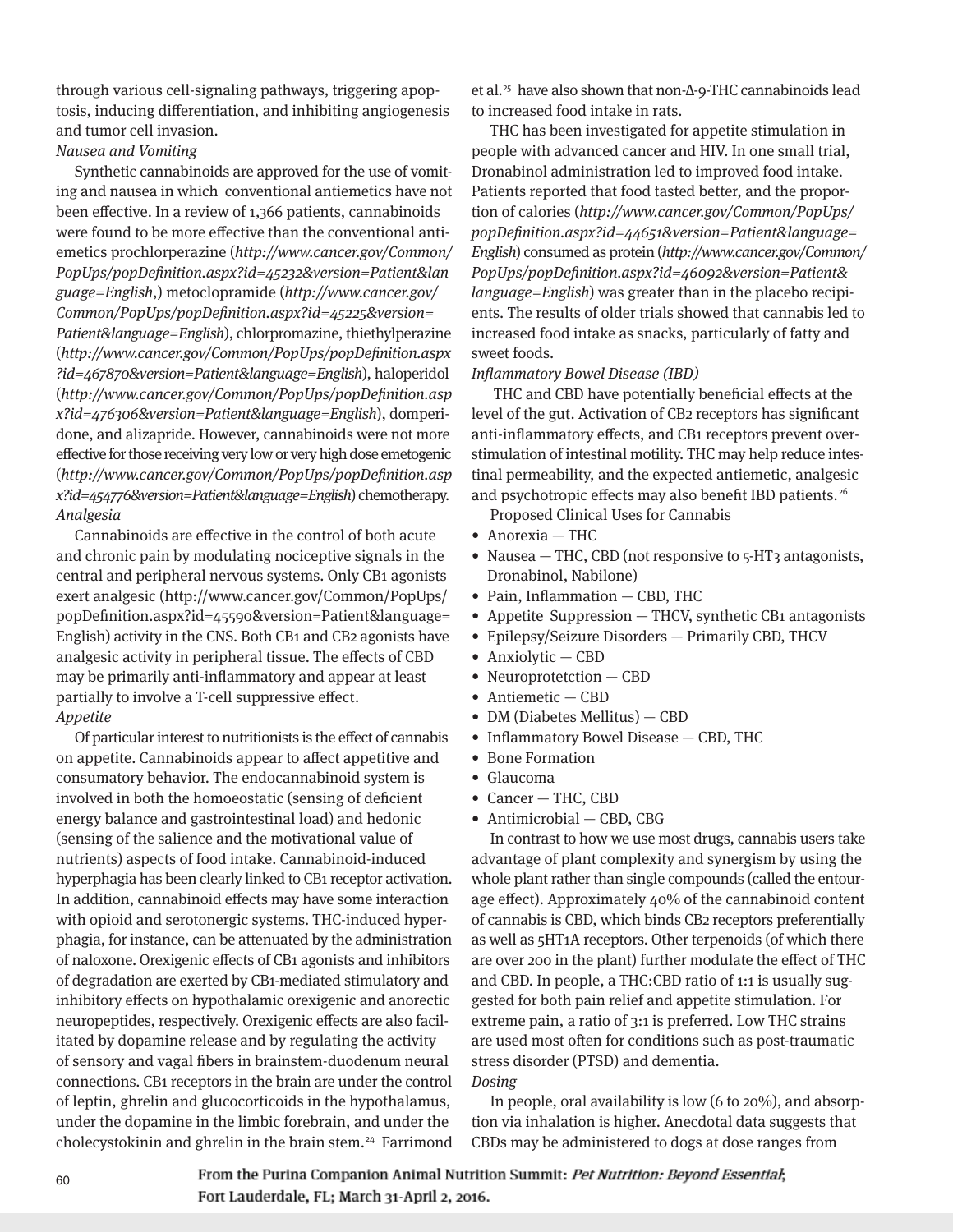0.1 mg/kg/day to 10 mg/kg/day based on studies in multiple species.

Dr. Dawn Boothe, director of the Clinical Pharmacology Laboratory at Auburn University, is currently (January 2016) recruiting dogs being administered cannabis for determination of blood cannabinoid levels.

# Regulatory Status

In the U.S., marijuana was banned in 1937, and the federal law was reversed in California in 1996. Cultivation of even hemp in the U.S. was illegal until the Farm Bill of 2014 was passed. Although cultivation of marijuana is legal in some states, federal regulatory status of the plant is quite different. In some U.S. states, the cultivation of hemp is illegal but cultivation of marijuana is not, and likewise in other states, medicinal use of marijuana is legal and cultivation and transport over state lines is not. The following websites detail the regulatory status of marijuana state by state:

#### NORML: norml.org/states

PRO-CON: medicalmarijuana.procon.org/view.resource. php?resourceID=000881

GOVERNING: www.governing.com/gov-data/statemarijuana-laws-map-medical-recreational.html

Cannabis is a DEA Schedule I drug (no medicinal use with high abuse potential), along with heroin, LSD and Ecstasy. On the other hand, Marinol (a synthetic THC) is a Schedule III drug. Nonetheless, 23 states and the District of Columbia have legalized cannabis for limited medicinal uses for humans. Colorado and Washington state have additionally legalized recreational cannabis for people over the age of 21. Although pet owners are allowed to administer cannabis to their animals, veterinarians in all states are prohibited from prescribing it. There is federal legislation pending in Congress to reschedule cannabis.

CBD is available legally if it is obtained from industrial hemp plants rather than medical marijuana. Examples of legal CBD products include HempRx from Rx Vitamins, Treatables, Canna Companion and Canna-Pet. Dosing has not been established and likely depends on the condition being treated, individual genetic and metabolic factors, and the THC:CBD ratio being used.

Although veterinarians cannot recommend cannabis, they can assist clients in the following ways:

- Advise on toxicity, as dogs have a higher number of brain receptors for cannabinoids potentially making them more sensitive to cannabis compared to people.
- Discuss legal cannabis options in which high CBD products may be appropriate.

#### Toxicity

In people, cannabis is considered safe and has been shown to be nonaddictive. Reports are increasing in the literature of cannabis toxicity, especially in dogs. Presumably this is from deliberate or accidental ingestion due to the palatability of new edibles, but cannabis is cited as a common toxicological risk for police dogs in the line of duty.

Cannabis is absorbed rapidly after oral or inhalant administration. Although signs of toxicity may be observed within 30 to 60 minutes, onset may be as long as 12 hours after exposure. Sedation/depression, hypotension, vomiting, altered behavior, ataxia, tachycardia, bradycardia, hypersalivation, hypothermia, weakness, and seizures may be observed. THC has a long half-life due to enterohepatic circulation. Supportive treatment with benzodiazepines, phenothiazines and antiemetics may be needed. Elimination via hepatic metabolism and biliary excretion is complete in five days in dogs.

Dogs have the highest concentrations of CB1 receptors in the cerebellum of all species examined to date. This research was performed in the 1970s by the Department of Defense, seeking the possibility of weaponizing cannabis.

Regarding toxicity, the LD50 is high at  $3 g/kg$ . The minimum dose to create static ataxia in the dog is 0.5 mg/kg of THC IV. Dogs develop tolerance to THC after repeated administration.

Unanswered questions include:

- Relevant drug interactions
- Quality control/purity/potency
- Species differences in metabolism
- Paradigm issues in which this is the only medicinal drug smoked
- Regulatory issues have hindered research

# Dietary Supplements: Regulation and Monitoring

## The Human Supplement Industry

Since the establishment of the Dietary Supplement Health and Education Act (DSHEA) in 1994, the dietary supplement industry has grown from around \$6 billion in annual sales to more than \$35 billion in sales in 2014, according to estimates from the Nutrition Business Journal.

The Council for Responsible Nutrition recently announced an initiative to develop a voluntary dietary supplement registry that will help regulators gain more visibility to products. Trade associations representing the dietary supplement industry wrote a letter expressing collective support for the elevation of the Division of Dietary Supplement Programs (DDSP) to an "office" status within the Food and Drug Administration's (FDA) Center for Food Safety and Applied Nutrition (CFSAN).

The groups submitting the request include the American Herbal Products Association (AHPA), Consumer Healthcare Products Association (CHPA), Council for Responsible Nutrition (CRN), Natural Products Association (NPA), and United Natural Products Alliance (UNPA). These groups reported, "The Secretary of Health & Human Services has recently notified Congress of its desire to implement this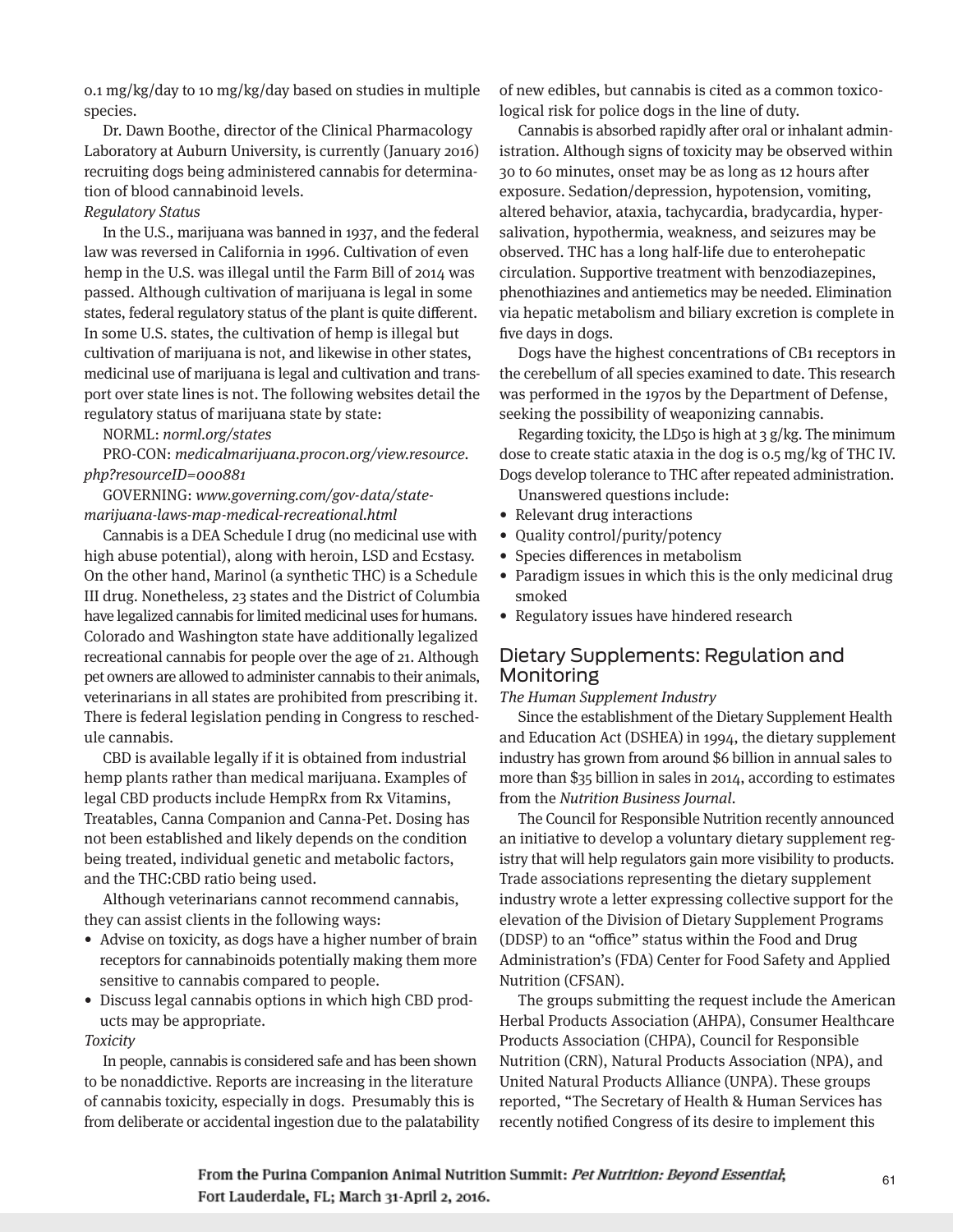reorganization within FDA, and we endorse this change on behalf of our members as well."

It was a tough year for the industry in 2015.<sup>27</sup> The New York attorney general's office conducted an investigation of dietary supplements obtained from various large outlets. The supplements were analyzed using DNA barcoding technology.

The report concluded: Using DNA barcoding technology to examine the contents of herbal supplements, the attorney general's investigation is focused on what appears to be the practice of substituting contaminants and fillers in the place of authentic product. The investigation looked at six herbal supplements sold at the four major retail companies across the state.

While overall 21% of the product tests confirmed DNA barcodes from the plant species listed on the labels, 35% of the product tests identified DNA barcodes from plant species not listed on the labels, representing contaminants and fillers, and 79% were negative for DNA related to the labeled content or verifying contamination with other plant material. A large number of the tests did not reveal any DNA from a botanical substance of any kind. Some of the contaminants identified include rice, beans, pine, citrus, asparagus, primrose, wheat, houseplant, wild carrot, and others. In many cases, unlisted contaminants were the only plant material found in the product samples.

New York Attorney General Eric Schneiderman sent cease and desist letters letters to the following manufacturers: Nutraceutical International Corp. (Solaray); Alternative Remedies Health & Herbs; The Kroger Co. (parent of Vitacost. com); FoodScience Corp. (Food Science of Vermont & DaVinci Labs); Biopower Nutrition; Thorne Research Inc.; NBTY Inc. (Puritan's Pride); Olympian Labs Inc. (Prescribed Choice); Now Foods; Nature's Sunshine Products Inc.; RHG & Co. Inc. (Vital Nutrients); The Natural Healing Room & End Time Essentials; and Shine Supplements.

## Industry Response

A response to the New York attorney general's report was commissioned by four trade associations representing the dietary supplement industry<sup>28</sup>: AHPA, CHPA, CRN, and UNPA. The report illustrates the following flaws in the New York attorney general's report:

- 1. Most, if not all, of the material containing cells (with the DNA) is typically removed during extraction (or at the very least, damaged), leaving the phytochemicals but not the DNA in the finished product.
- 2. Specialized training and extensive experience in the field of plant-species identification on top of a solid understanding of the various processing and extraction techniques used by each manufacturer are necessary to obtain reliable results from testing botanical dietary supplements.

#### Industry Future Trends

- New delivery forms to mask bitter tastes, deliver timerelease substances or enhance bioavailability.
- Renewed attention to adulterated products and selfpolicing. Appropriate testing at all stages in manufacturing and the transparency of label information. Quality, safety, efficacy, sustainability, and transparency will become more than just buzzwords.
- China passed a new Food Safety Law that provides a framework for new dietary supplement policy. These new supplement regulations aim to streamline the system and make bringing products to market more transparent. There will be a recording system for nutritional supplements such as vitamins, minerals and other yet-to-be-determined nutrients. China's Food and Drug Administration (CFDA) and National Health and Family Planning Commission are currently creating a list of ingredients that will be allowed in supplements.
- Some large retailers are raising liability insurance requirements for their supplement suppliers. For example, KeHe Distributors recently required a minimum of \$5 million coverage from its suppliers.

#### **NASC**

The National Animal Supplement Council (NASC) is a trade organization formed to "self-police" the animal supplement industry. It states, "NASC's overriding goal is to promote the health and well-being of nonhuman foodchain animals that are given animal health supplements by their owners, and to protect and enhance the integrity of the animal health product industry."

Members of the NASC undergo an audit before they are given full membership and allowed to display the NASC seal. The NASC enforces Good Manufacturing Practice Quality Standards in manufacturing, labeling and marketing animal health supplements and has established an adverse event monitoring system to which members are required to adhere.

NASC represents a more stringent quality control and adverse event reporting system than is available for even the human supplement industry. Consumers desiring more reliable products should consider purchasing only products with the NASC label.

# References

1. Aggarwal BB, Yuan W, Li S, et al. Curcumin-Free Turmeric Exhibits Anti-Inflammatory and Anticancer Activities: Identification of Novel Components of Turmeric. Mol Nutr Food Res. 2013;57(9):1529-1542.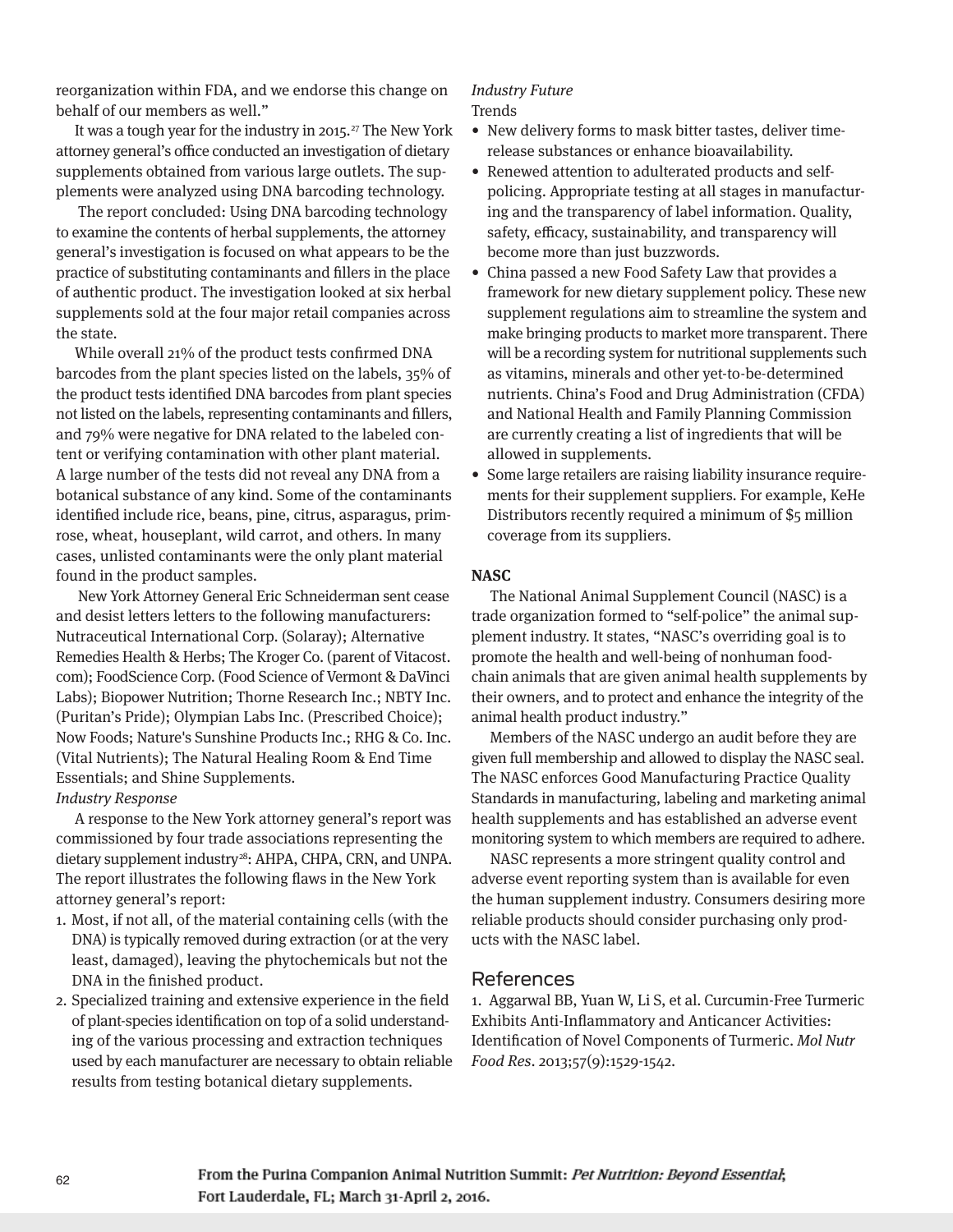2. Peddada KV, Peddada KV, Shukla SK, et al. Role of Curcumin in Common Musculoskeletal Disorders: A Review of Current Laboratory, Translational, and Clinical Data. Orthop Surg. 2015;7(3):222-231.

3. Panahi Y, Saadat A, Beiraghdar F, et al. Adjuvant Therapy with Bioavailability-Boosted Curcuminoids Suppresses Systemic Inflammation and Improves Quality of Life in Patients with Solid Tumors: A Randomized Double-Blind Placebo-Controlled Trial. Phytother Res. 2014;28(10):1461-1467.

4. Khajehdehi P, Zanjaninejad B, Aflaki E, et al. Oral Supplementation of Turmeric Decreases Proteinuria, Hematuria, and Systolic Blood Pressure in Patients Suffering from Relapsing or Refractory Lupus Nephritis: A Randomized and Placebo-Controlled Study. J Renal Nutr. 2012;22(1):50-57.

5. Khajehdehi P, Pakfetrat M, Javidnia K, et al. Oral Supplementation of Turmeric Attenuates Proteinuria, Transforming Growth Factor-β and Interleukin-8 Levels in Patients with Overt Type 2 Diabetic Nephropathy: A Randomized, Double-Blind and Placebo-Controlled Study. Scand J Urol Nephrol. 2011;45(5):365-370.

6. Prasad S, Tyagi AK, Aggarwal BB. Recent Developments in Delivery, Bioavailability, Absorption and Metabolism of Curcumin: The Golden Pigment From Golden Spice. Cancer Res Treat. 2014;46(1):2-18.

7. Campbell-Mcbride N. Gut and Psychology Syndrome: Natural Treatment for Autism, ADD/ADHD, Dyslexia, Dyspraxia, Depression. Schizophrenia. Cambridge, MA: Medinform Publishing. 2010.

8. McCance RA, Sheldon W, Widdowson EM. Bone and Vegetable Broth. Arch Dis Child. 1934;9(52):251-258.

9. Monro JA, Leona R, Purib BK. The Risk of Lead Contamination in Bone Broth Diets. Med Hypotheses. 2013;80(4):389-390.

10. Pandita KK, Pandita S, Hassan T. "Toxic" Beef Bone Soup. Clin Cases Miner Bone Metab. 2011;8(2):43-44.

11. Hesslink R, Armstrong D, Nagendran MV, et al. Cetylated Fatty Acids Improve Knee Function in Patients with Osteoarthritis. J Rheumatol. 2002;29(8):1708-1712.

12. Kraemer WJ, Ratamess NA, Maresh CM, et al. Effects of Treatment with a Cetylated Fatty Acid Topical Cream on Static Postural Stability and Plantar Pressure Distribution in Patients with Knee Osteoarthritis. J Strength Cond Res. 2005;19(1):115-121.

13. Kraemer WJ, Ratamess NA, Maresh CM, et al. A Cetylated Fatty Acid Topical Cream with Menthol Reduces Pain and Improves Functional Performance in Individuals with Arthritis. J Strength Cond Res. 2005;19(2):475-480.

14. Kraemer WJ, Ratamess NA, Anderson JM, et al. Effect of a Cetylated Fatty Acid Topical Cream on Functional Mobility and Quality of Life of Patients with Osteoarthritis. J Rheumatol. 2004;31(4):767-774.

15. Singh SS, Wang H, Chan YS, et al. Lectins from Edible Mushrooms. Molecules. 2015(20):446-469.

16. Lindequist U. The Merit of Medicinal Mushrooms from a Pharmaceutical Point of View. Int J Med Mushrooms. 2013;15(6):517-523.

17. Jin X, Ruiz Beguerie J, Sze DM, et al. Ganoderma lucidum (Reishi Mushroom) for Cancer Treatment. Cochrane Db Syst Rev. 2012;13;6.

18. Elsayed EA, Enshasy HE, Wadaan MA, et al. Mushrooms: A Potential Natural Source of Anti-Inflammatory Compounds for Medical Applications. Mediat Inflamm. 2014. http:// dx.doi.org/10.1155/2014/805841

19. Paterson RR, Lima N. Biomedical Effects of Mushrooms with Emphasis on Pure Compounds. Biomed J. 2014;37(6): 357-368.

20. Brown DC, Reetz J. Single Agent Polysaccharopeptide Delays Metastases and Improves Survival in Naturally Occurring Hemangiosarcoma. Evid-Based Compl Alt. Epub: Sept. 5, 2012. doi: 10.1155/2012/384301.

21. Silver R. Medical Marijuana Update: New Research, Changes in Regulatory Environment and Options for Vets in Practice. Annual Conference of the American Holistic Veterinary Medical Association. Augusta, GA. 2015.

22. Boothe D. The High Points of Medical Marijuana. Atlantic Coast Veterinary Conference. 2014.

23. Cannabis and Cannabinoids — For Health Professionals (PDQ®). National Cancer Institute at the National Institutes of Health. http://www.cancer.gov/about-cancer/treatment/ cam/hp/cannabis-pdq

24. Di Marzo V. The Endocannabinoid System: Its General Strategy of Action, Tools for Its Pharmacological Manipulation and Potential Therapeutic Exploitation. Pharmacol Res. 2009(Aug);60(2):77-84.